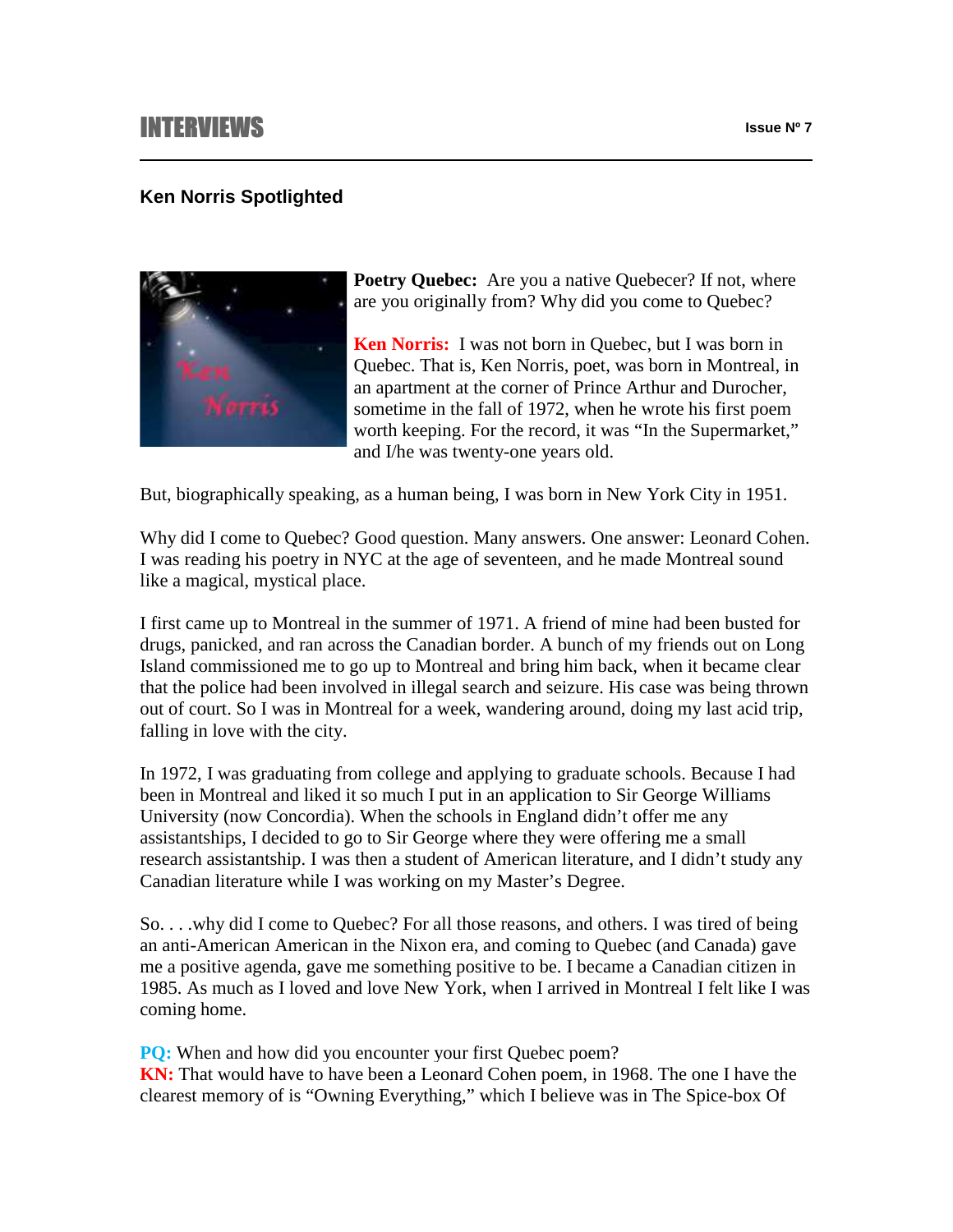Earth. That's the poem that made me want to go into the poetry business. I wished that I had written it, and wanted to write something that was equal to it.

**PQ:** When and how did you first become interested in poetry?

**KN:** I think I got to poetry by way of the movies. In the early sixties there were all these technicolor movies based upon the works of Poe. The Masque Of The Red Death. The Pit And The Pendulum. The Raven. Liking the movies so much, I decided to start reading Edgar Allan Poe. I must have been around eleven.



The stories were fantastic, much better than the movies, though I probably had to wrestle with vocabulary a little bit. Having read a ton of Poe stories, and wanting more, I read "Annabel Lee" and "The Raven." Those were the first two poems I really got hung up on, especially "Annabel Lee." I imitated Poe a lot, and there are a couple of poems in my high school literary magazine that demonstrate that I was still imitating him at the age of fifteen.

**PQ:** What is your working definition of a poem?

**KN:** That it be writing that contains an element of "the poetical." What "the poetical" is. . .that's what you wrestle with for fifty years. It changes. It goes in and out

of focus.

I drive my writing students crazy by telling them that they have to establish for themselves some personal sense of the poetical. Often they just don't know what it is that I am talking about. They understand forms, feeling, sentiment. But not much in contemporary American culture addresses itself to the poetical. You have to delve into poetry to find the seeds for growing it.

**PQ:** Do you have a writing ritual? If so, provide details.

**KN:** Yeah, there are elements of ritual. I write poetry in notebooks. I use Bic pens. I always write poetry by hand.

Based upon where I am, I write at different times of day. When I'm in Maine teaching I write from seven to eight in the morning. If I'm in the Caribbean or in Asia I write between one and four in the afternoon. I set that time aside for writing.

When I was living in Montreal I used to write poetry between 10 p.m. and 1 a.m. There seems to be an optimum time in different places.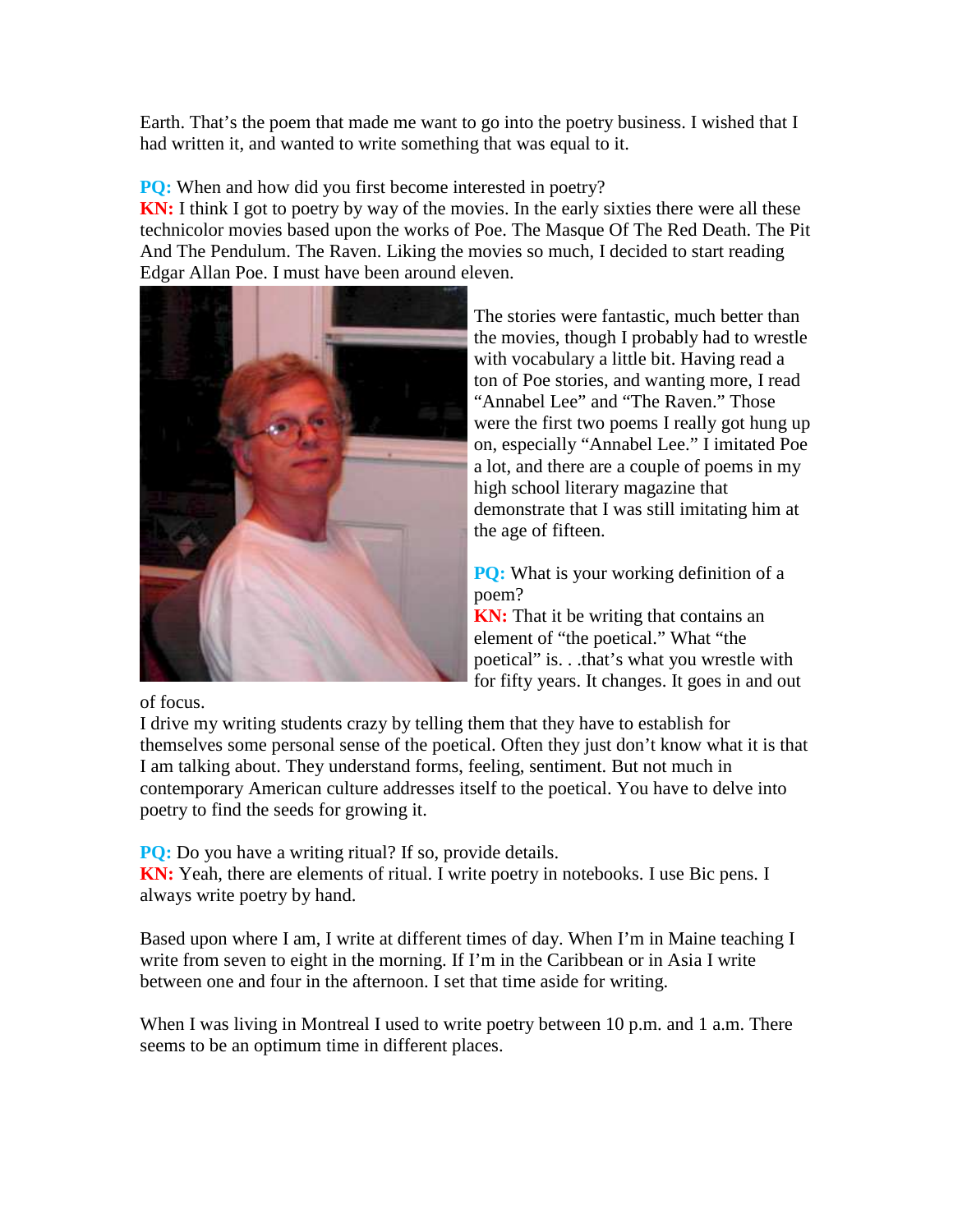For the past twelve years I edit poetry at the computer. I usually let the work "cool down" for at least a year or two. With *Asian Skies* I let it cool down for ten. That was unusual. Though there is often a rather substantial time lag between when books get written and when they get published. Right now in 2010 I'm editing for publication a book that was written in 2002-2003, to be published in 2011. In the early days books used to happen much quicker.

**PQ:** What is your approach to the writing of poems: inspiration driven, structural, social, thematic, other?

**KN:** By now I have written poems in all of the ways you suggest. Most of the time I'm just waiting for a first line. I usually write poems not knowing where they are going. But I have certainly written poems that have been driven by structure, social concern, an important idea to put across.

I think my approach right now is to not have an approach. You write each poem the way it needs to be written.

**PQ:** Do you think that having been a part of a minority in Quebec (i.e. English-speaking) affected your writing? If so, how?

**KN:** I think living in Montreal taught me to love being surrounded by another language, because I tend to seek those situations out. The languages change—French, Spanish, Czech, Thai, Chinese—but I tend to favour being in situations in which English is the language of the inner life, and the social language is something else. I think it helps me to focus.

**PQ:** Do you think that writing in English in Quebec is a political act? Why or why not?

In 1977, in our introduction to Montreal English Poetry Of The Seventies, Endre Farkas and I wrote the following:

> Language is the most powerful of all political realities in Quebec. To write in English is to take a political stand. That political stand is for the survival of an Anglophone culture in Quebec, a culture that, inevitably, must benefit both Anglophone and Francophone.

In 2010, I think anything that contributes to the continued existence of Anglophone culture in Quebec is inherently political, whether the author intends for it to be political or not. Non-assimilating minorities, in whatever ways they do not assimilate, are involved in politics.

**PQ:** Why do you write? **KN:** I can't draw.

**PO:** Who is your audience? **KN:** Jennifer the waitress. Though she has stopped waitressing.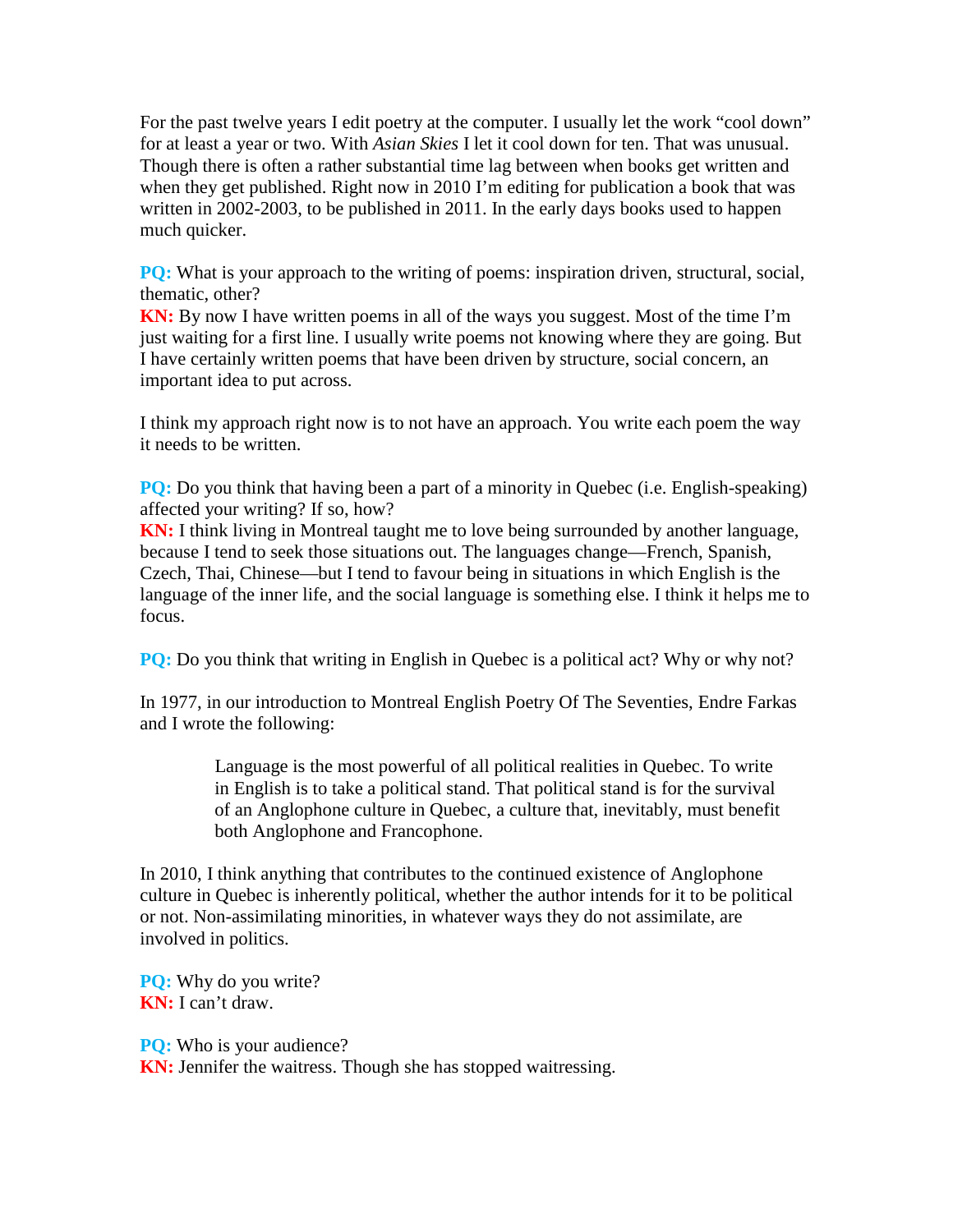**PQ:** Do you think there is an audience, outside of friends or other poets, for poetry? **KN:** Yes. Every now and again I meet someone who is a genuine lover of poetry.

I don't think the audience for poetry in Canada is very big. Maybe three thousand people in English Canada. I think most of the poetry books in English Canada that are bought are bought by those three thousand people. They probably all buy ten books of poetry a year. I think there are maybe another 30,000 people who, under a special set of circumstances, can be persuaded to buy a book of poetry. But they will only buy one or two a year, and for very specific reasons (like it's a new book of poetry by Leonard Cohen or Michael Ondaatje).

I don't think it matters much, ultimately, if the audience is large or small. Poets will write what they need to write. Whether it is treated like something we must absolutely have or as esoteric human research is entirely up to the readership.

**PQ:** Does your day job impact on your writing? How?

**KN:** I am sitting in my office, between classes, answering these questions. In my last class I was teaching William Blake. In my next class I'm teaching Leonard Cohen.

Being a university professor allows me to stay immersed in literature, if I want to. I think it helps the writing.

For twenty years there was absolutely no conflict between teaching and writing. For the past five or six years there is some conflict. I find that I have to choose sometimes. That's why I started getting up earlier and writing poems at seven in the morning. I write poems before I go to my day job now. When I was younger it didn't matter so much. Now that I'm approaching sixty I have more of a sense of the limitations of my energy, so I give to poetry first, then to teaching.

**PQ:** How many drafts do you usually go through before you are satisfied/finished with a poem?

**KN:** If I can't get a poem in five drafts I am probably not going to get it. And most revisions are tinkering with word choice and punctuation. If I don't like the original execution of a poem, chances are I will just scrap it. I still throw out 95% of what I write.

**PQ:** Do you write with the intention of "growing a manuscript" or do you work on individual poems that are later collected into a book?

**KN:** Probably the last book of mine that was "a collection" of poems was *The Perfect Accident*, which was published in 1978. I gave Artie Gold the one hundred best poems I had in the house and he selected the best fifty. Ever since then I've been working on "books" of poetry.

**PQ:** What is the toughest part of writing for you?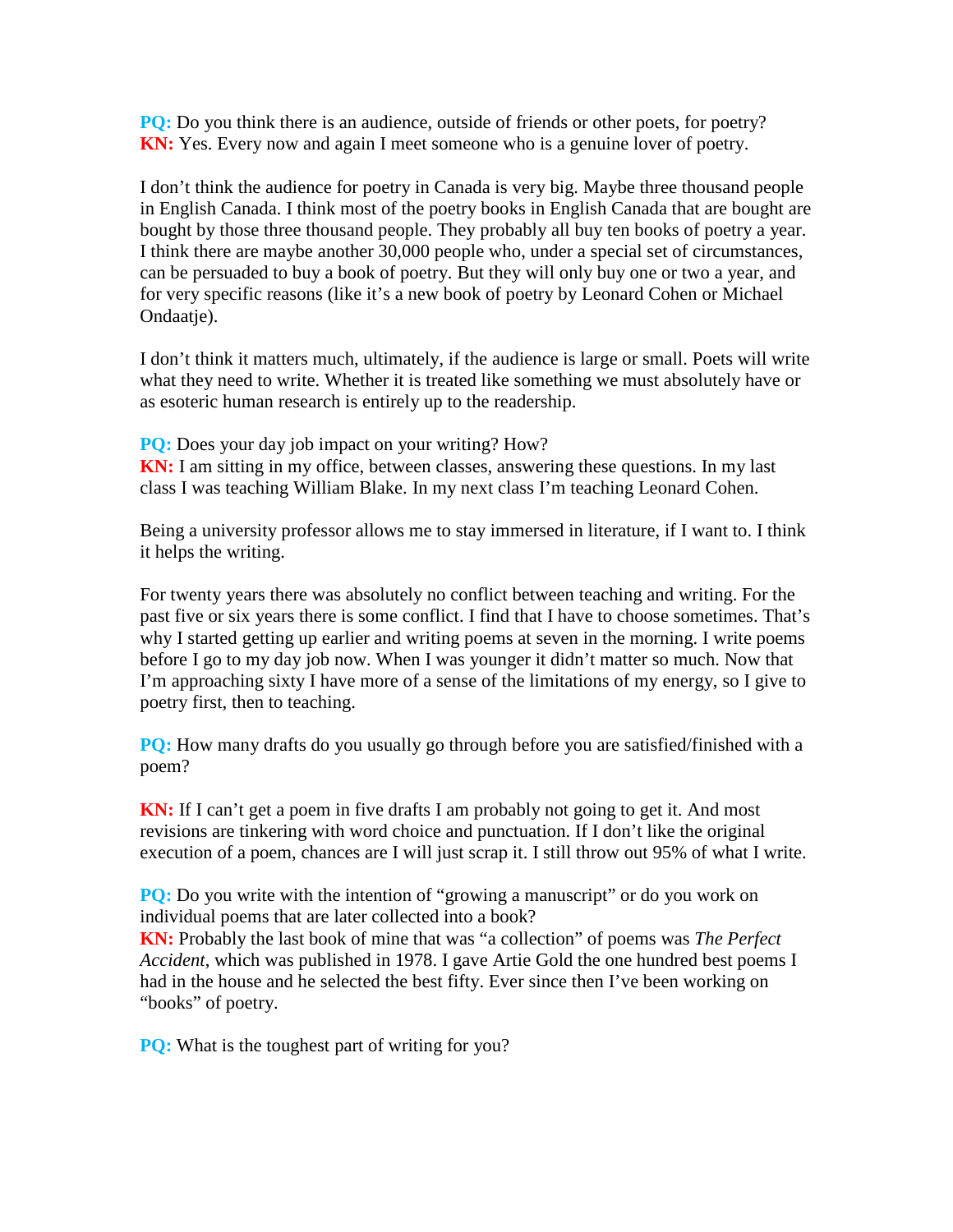**KN:** Lately? Finding good titles. The manuscript I just finished working on probably had 25 different working titles as I was writing it. I'm still not willing to tell you what the title is now, just in case I decide to change it.

Also, endings. This manuscript with the tough title took me four years to write. The first three years and eleven months were an absolute joy; the last month was an absolute misery. I thought the book ended twelve different times. But it kept getting up and walking around, like a murder victim in a comedy that refuses to stay dead. The book refused to stay finished. There was always something further to say. And it was the book saying it—it wasn't me.

**PQ:** What is your idea of a muse?

**KN:** A beautiful woman with a creative spirit. If you don't know her too well you can just imagine that she has a creative spirit.

Part of me is surprised that all of my poetry isn't about beautiful women and love. In the beginning, I thought it was going to go that way. Along the way I discovered other subject matter, which I think we can all agree was a fortunate thing. Maybe only 10% of my poetry is love poetry.

I have, perhaps, written almost as much about natural beauty, the beauty of nature, as I have about women. And nature is a beautiful entity with a creative spirit too. So sometimes Nature is something of a Wordsworthian muse.

**PQ:** Do you have a favourite time and place to write?

**KN:** I talked a bit about time before. My favourite place to write is in hotel rooms. I like both the displacement and the comfort.

**PQ:** Do you like to travel? Is travel important to your writing? Explain. **KN:** I love to travel. It is one of my five great passions.

And I would say that travel is extremely important to my writing. Having a low boredom threshold, I don't care much for writing out-the-window poetry, unless I'm in Bora Bora. Then what's out the window is just fine with me.

I've been writing for forty-five years, and travelling for forty. Often, they seem to go together. There are three books that were written in the South Seas, one in Europe, one in the Dominican Republic. I think my last five books have all ended in Asia. I was never much of a stay at home writer. Which doesn't mean that I haven't written about North America. I have written about North America A LOT. But I find the rest of the world appealing too.

**PQ:** Do you have a favourite Quebec poet? If yes, who and why? **KN:** In English, A.M. Klein. In French, Nicole Brossard. If they hadn't written before me, I would have had to write a completely different kind of poetry. And I like being able to write what it is I'm writing.